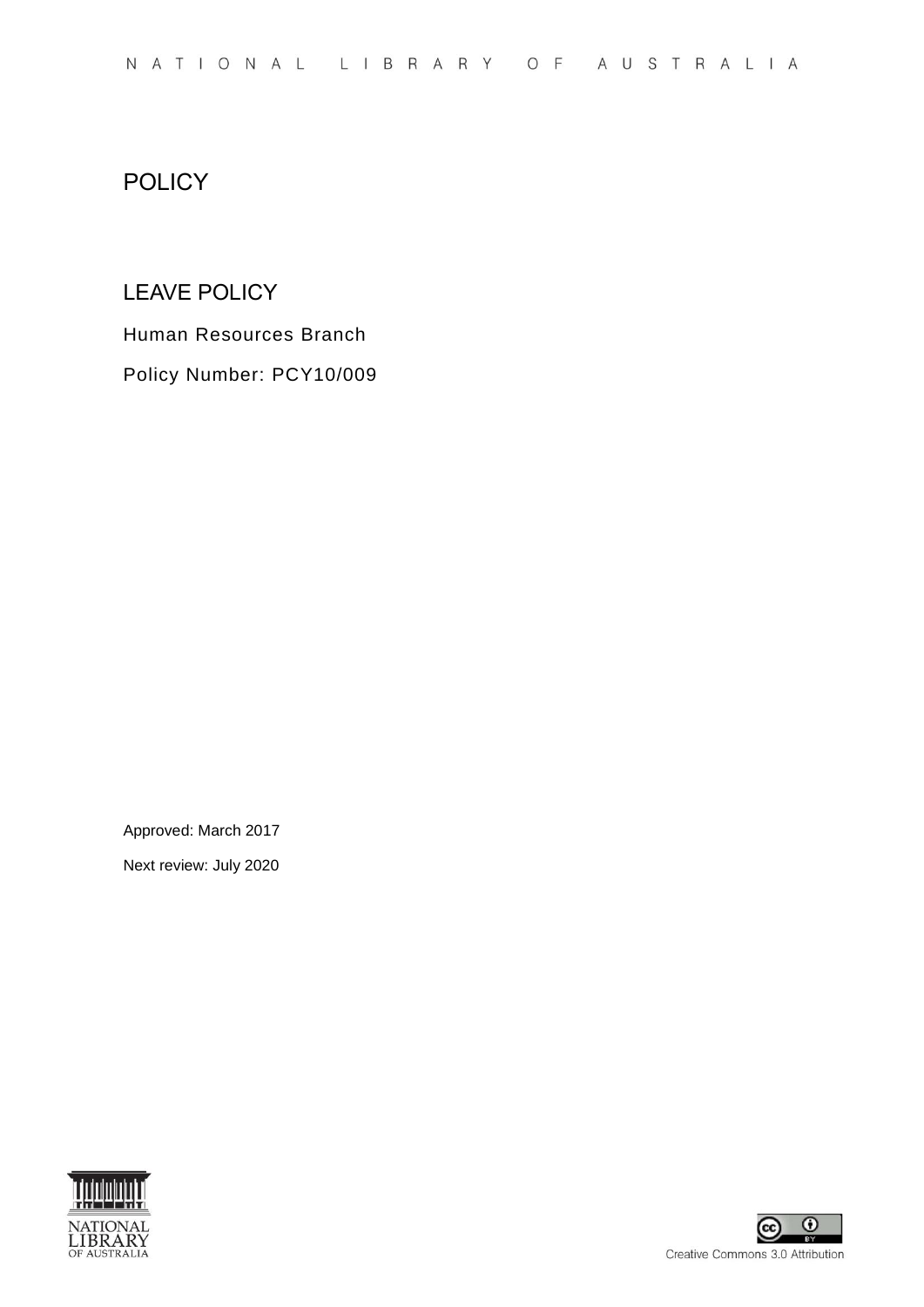[Version control: may be removed once document is published, especially for external documents]

#### **Document tracking**

| Date           | <b>Name</b>         | <b>Revision</b>                                                                                                                                           |
|----------------|---------------------|-----------------------------------------------------------------------------------------------------------------------------------------------------------|
| August 2012    | Helen Franz         | Working draft created using the Policy<br>Template, however the majority of content was<br>contained in previous Leave Policy in a<br>supersceded format. |
| August 2012    | Gerry Linehan       | Approved                                                                                                                                                  |
| September 2012 | CMG and CPSU        | Consultation                                                                                                                                              |
| October 2012   |                     | Uploaded onto MyNLA                                                                                                                                       |
| March 2017     | <b>Walter Stopp</b> | Update to reflect new EA                                                                                                                                  |
| March 2017     | Gerry Linehan       | Approved                                                                                                                                                  |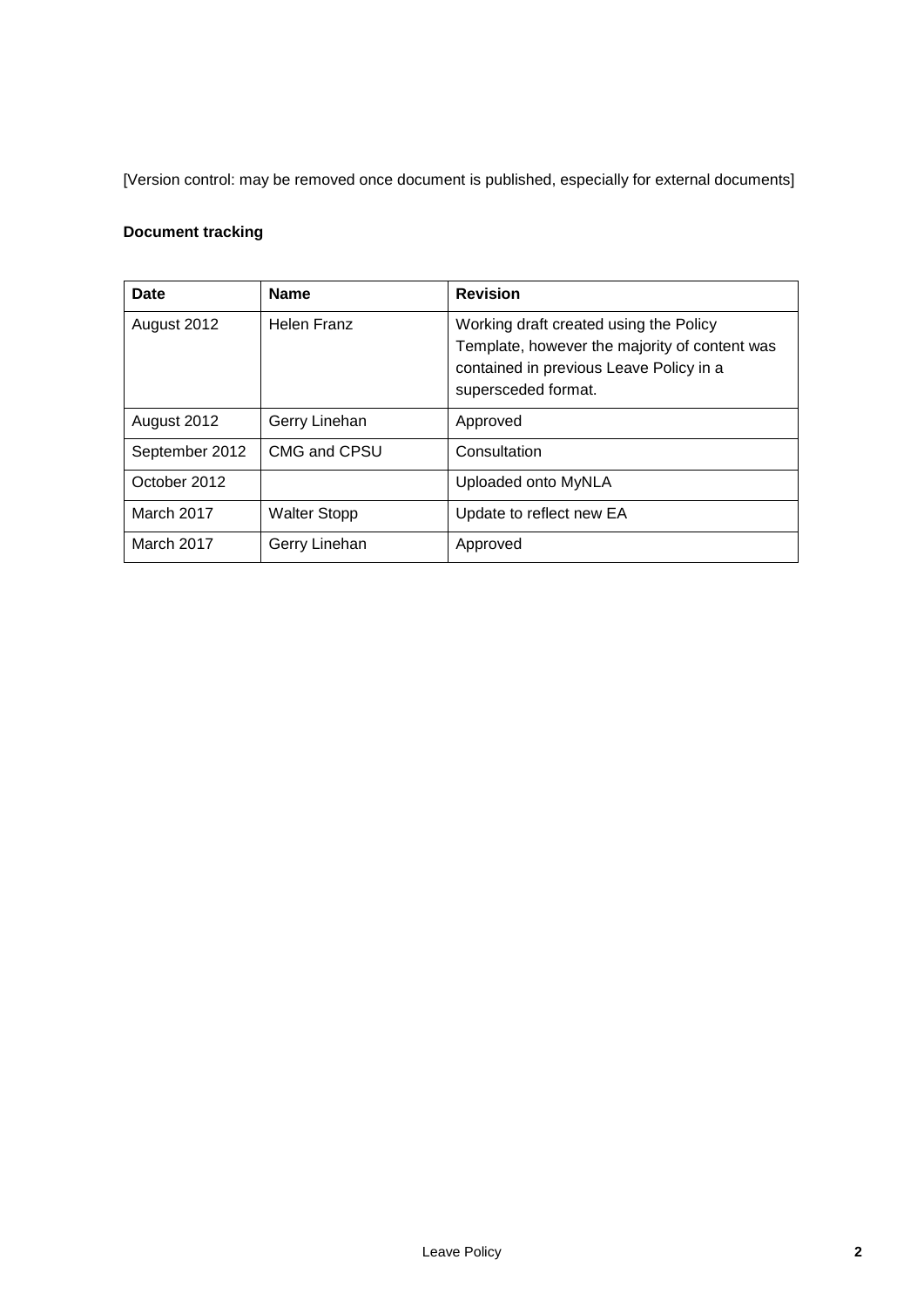# **Contents**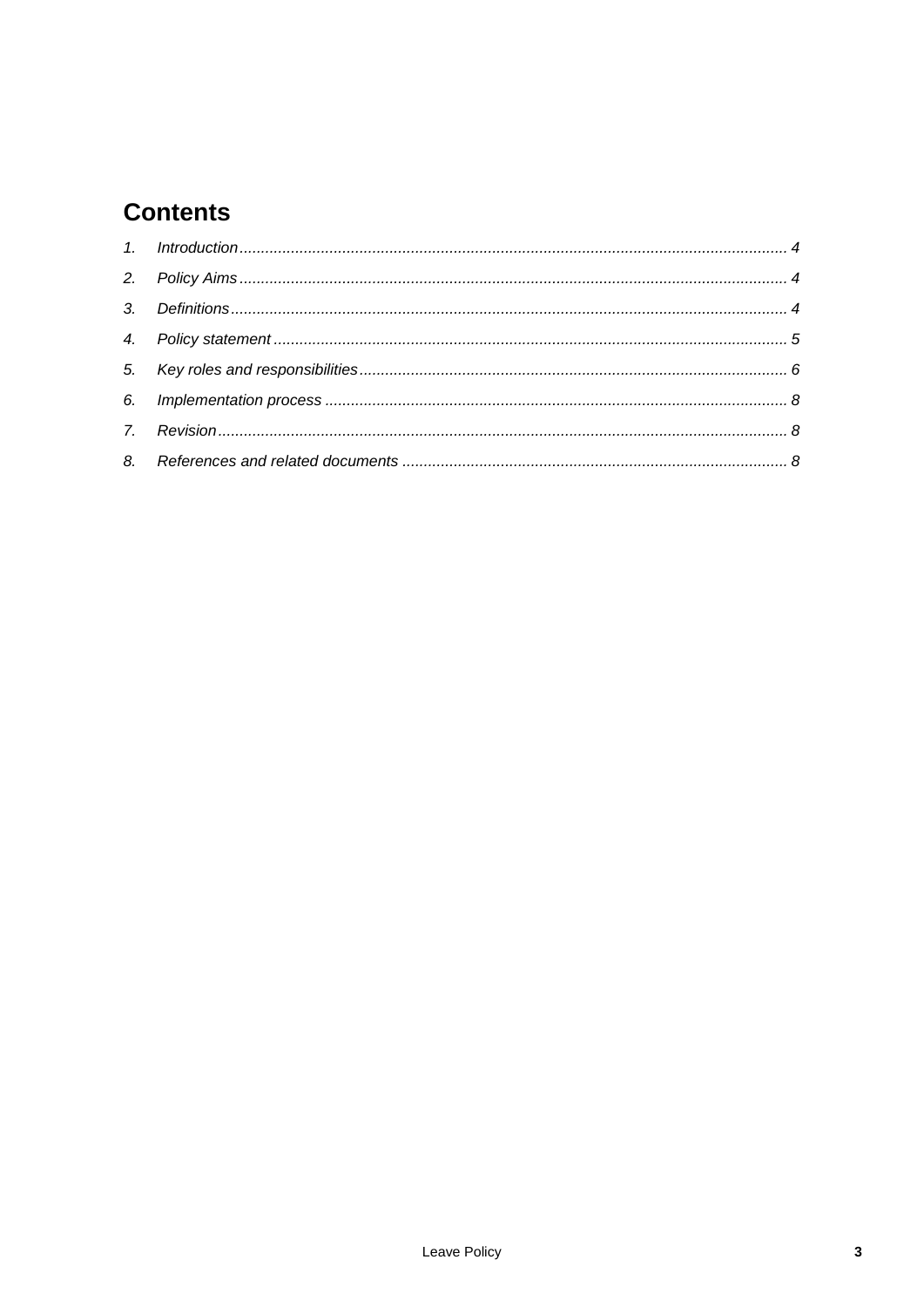# <span id="page-3-0"></span>**1. Introduction**

National Library of Australia employees have access to a range of leave entitlements, depending on their category of employment and length of service. These include:

- a. Annual leave (also referred to as Recreation leave);
- b. Personal/Carer's leave;
- c. Compassionate leave;
- d. Long Service leave;
- e. Parental Provisions;
	- i. Maternity leave
	- ii. Adoption leave
	- iii. Foster Carer's leave
	- iv. Partner leave
- f. Miscellaneous leave (with and without pay\*);
- g. Community Service Leave;
	- i. Defence reservist leave
	- ii. Voluntary Emergency Services leave (with or without pay)
	- iii. Jury Service leave
- h. Aboriginal and Torres Strait Islander community and cultural leave;
- i. Purchased leave;
- j. Study leave (and studies assistance); and
- k. Compensation leave.
- \* Miscellaneous leave without pay is sometimes referred to as leave without pay

# <span id="page-3-1"></span>**2. Policy Aims**

The National Library of Australia recognises that appropriate access to leave entitlements is an important aspect of a healthy and productive workplace. The purpose of this policy is to outline the principles for applying and approving leave applications.

#### <span id="page-3-2"></span>**3. Definitions**

| <b>Delegate</b> | A person authorised to be a delegate of the Director-General under Section 17<br>of the National Library Act 1960.              |
|-----------------|---------------------------------------------------------------------------------------------------------------------------------|
| <b>Employee</b> | An Australian Public Service (APS) employee employed at the National Library<br>of Australia under the Public Service Act 1999. |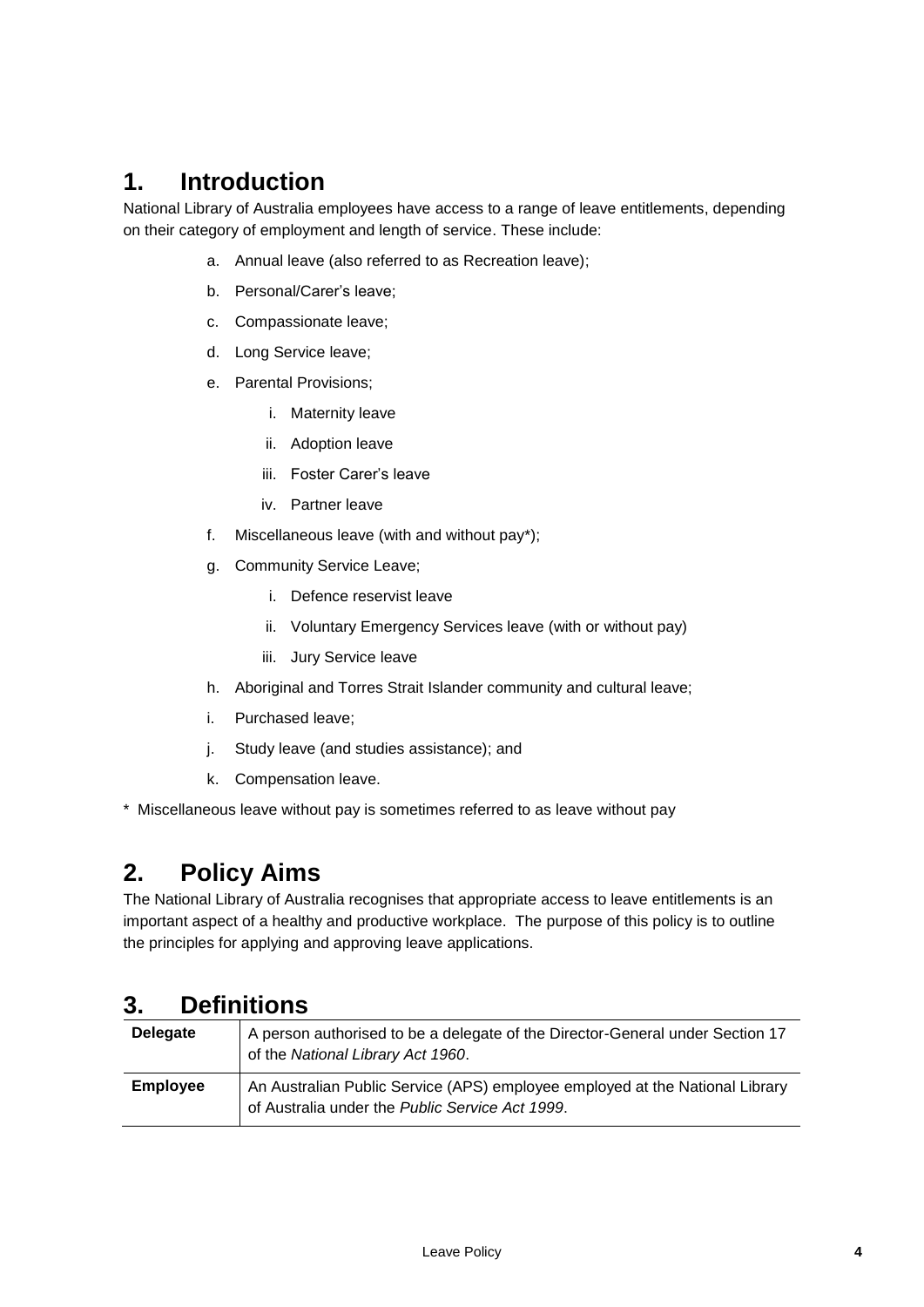| <b>Flextime</b>              | Under flextime, APS employees may choose what times they start and finish<br>work between 7:00am and 9:00pm Monday to Friday subject to operational<br>requirements and the agreement of the employee's supervisor.<br>Additional hours worked by rostered employees will contribute to their flextime<br>balance unless approved as overtime.<br>This provision does not apply to Executive Level staff. |
|------------------------------|-----------------------------------------------------------------------------------------------------------------------------------------------------------------------------------------------------------------------------------------------------------------------------------------------------------------------------------------------------------------------------------------------------------|
| <b>Planned</b><br>Leave      | Absence from the workplace with the prior approval of the supervisor or<br>delegate, usually annual and long service leave.                                                                                                                                                                                                                                                                               |
| <b>Rostered</b><br>employees | An employee whose name appears regularly on a roster as part of their normal<br>duties which include weekend and evening work.<br>Rostered employees may work an ordinary flextime week between 7:00am and<br>9:00pm Monday to Friday, and 8:00am and 5:00pm on Saturday and Sunday,<br>subject to operational requirements and the agreement of the employee's<br>supervisor.                            |
| <b>Supervisor</b>            | The person responsible for directing the work of the employee.                                                                                                                                                                                                                                                                                                                                            |

## <span id="page-4-0"></span>**4. Policy statement**

The Library supports an approach to approving leave which considers operational requirements and the personal circumstances of the employee; encourages employees to take the most appropriate form of leave in the circumstances; and encourages managers and employees to be active in managing leave entitlements effectively and sensibly. The Library requires that employees exhaust their paid leave (annual, long service leave and if applicable purchased leave) prior to accessing miscellaneous leave without pay.

Approval of applications for leave will generally be granted where they can be reasonably accommodated within operational requirements and where the employee is eligible for that leave.

Employees who absent themselves from the workplace without the approval of their supervisor or delegate are considered to be on 'unauthorised leave'. Unauthorised leave is unpaid and does not count as service.

Provided there is no break in continuity of service, all existing accrued annual and personal/carer's leave (however described) will be recognised for new employees who join the Library from:

- a. an employer staffed under the *Public Service Act 1999*;
- b. an employer staffed under the *Parliamentary Service Act 1999 (Cth)*; or
- c. an employer staffed under the *Australian Capital Territory Government Service (Consequential Provisions) Act 1994 (Cth)*.

Prior service will be recognised for Long Service Leave purposes in accordance with the *Long Service Leave (Commonwealth Employees) Act 1976*.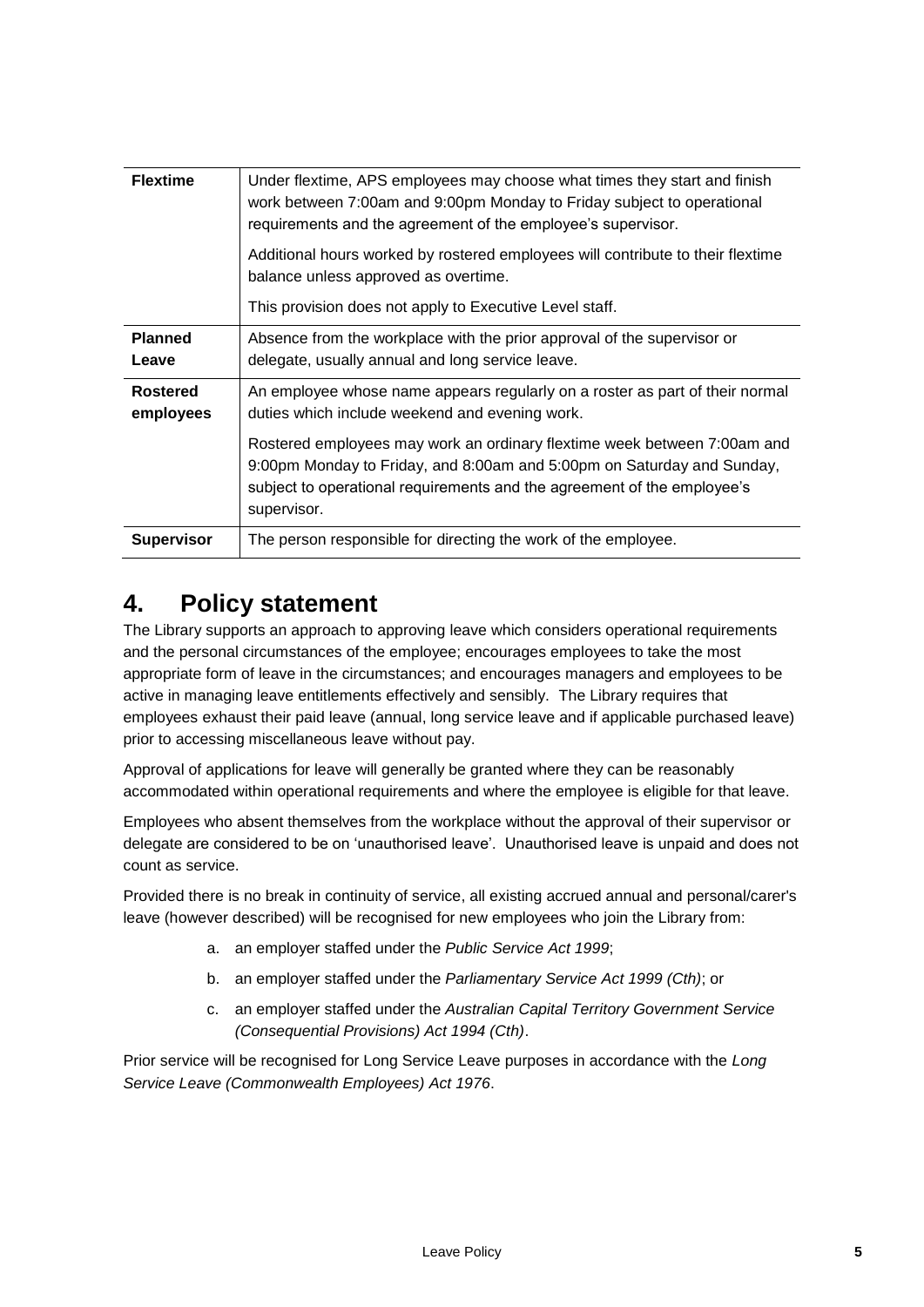### <span id="page-5-0"></span>**5. Key roles and responsibilities**

#### **Employees** 1. Employees are expected to manage their leave personally and utilise annual leave within a reasonable time of it becoming available to them.

- 2. Employees should give reasonable notice when submitting applications for planned leave and obtain approval before the leave is taken.
- 3. Employees participating in flextime are expected to use those provisions rather than other forms of leave for scheduled absences of less than one day
- 4. Employees should record leave absences on Timekeeper or whatever other method as determined by the Library.
- 5. Where an employee is required to take unscheduled leave such as personal/carer's leave, they must notify their supervisor of the need for leave as soon as reasonably possible and usually before 10:00 am on the day of absence. Unless otherwise agreed to accept a different form of communication (e.g. SMS or email), it is expected that the employee will speak to their supervisor over the telephone. This will assist in scheduling work over the expected period of absence. If the employee does not notify their supervisor of the absence by 10:00am they may be considered to be on unauthorised leave.
- 6. Employees are expected to provide medical or other satisfactory evidence for periods in excess of three days of unscheduled leave, or when previously advised of the requirement by their supervisor or delegate for personal/carer's leave.
- 7. If employees wish to extend approved periods of leave they must seek additional approval from their supervisor. If any additional period is leave 'without pay' or at reduced pay (part time long service leave and long service leave at half pay) Human Resources (HR) Branch must be advised immediately to avoid a possible overpayment
- 8. Occasionally employees may apply for combinations of leave for example, annual leave followed by long service leave, followed by leave without pay. Conditions apply to the sequence of leave when long service leave is involved and there are certain leave combinations of leave which are not acceptable if the effect is to obtain advantage of weekends and/or public holidays. Therefore, when planning combinations of leave, particularly extended periods of leave, employees and their supervisors should refer to the Leave Procedures and/or consult with HR Branch for guidance on the acceptable way to arrange the sequence of leave.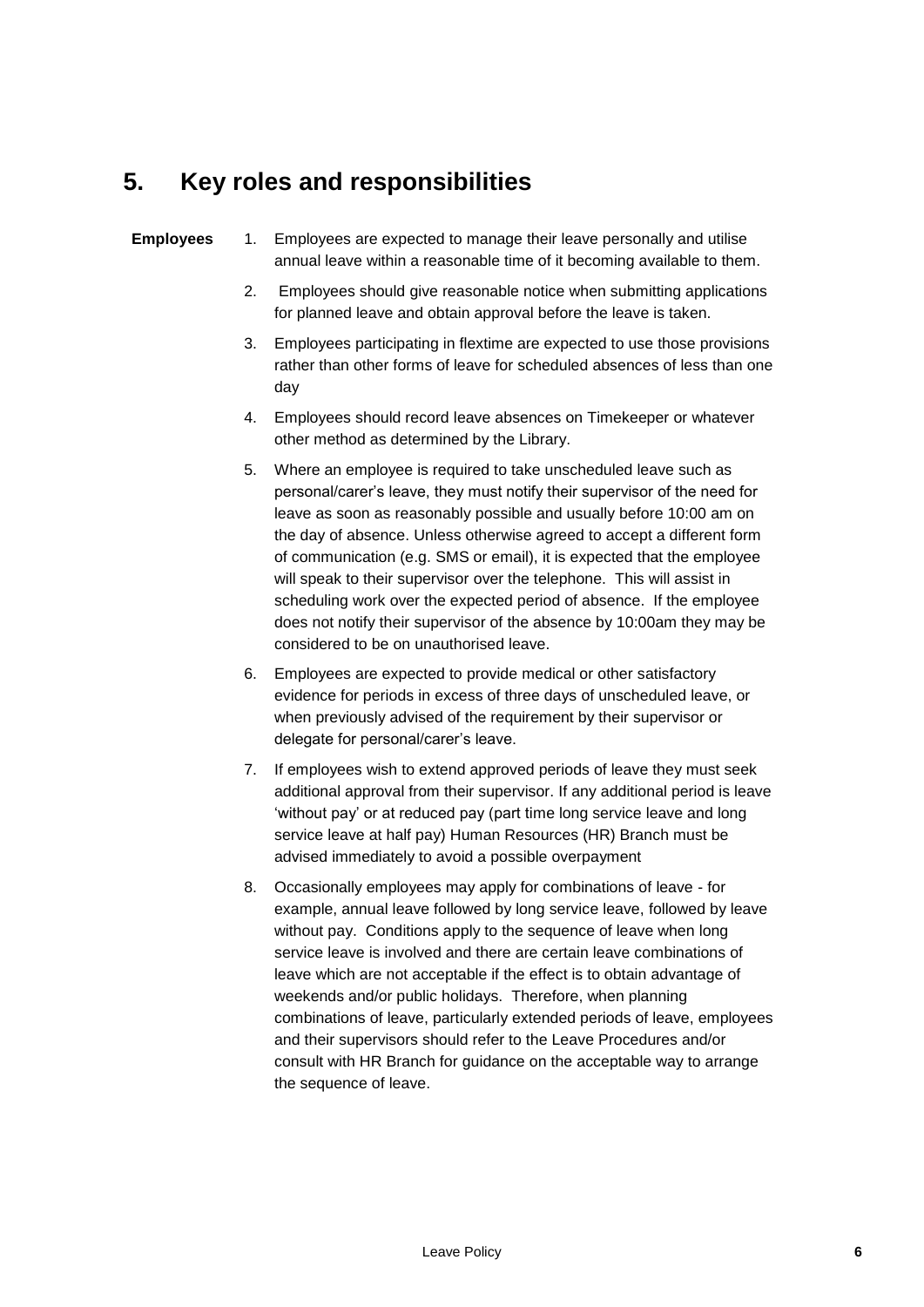#### **Supervisors or Delegates** 1. Supervisors should clarify with their work unit their expectations in relation to leave requests and absence notification including timeframes and method.

- 2. Supervisors should encourage employees to utilise annual leave within a reasonable time of it becoming available to them and in accordance with good management practices.
- 3. Supervisors or delegates are expected to respond to leave requests promptly.
- 4. Where a leave application is not approved, the supervisor or delegate will provide clear reasons to the employee and will discuss alternative options, if applicable.
- 5. Supervisors will ensure that employees have recorded their leave absences on Timekeeper or whatever other method as determined by the Library.
- 6. Supervisors can request in advance of unscheduled leave that employees provide medical or other evidence.
- 7. Supervisors may require employees who have submitted their resignation or retirement to the Library or who have accepted a promotion or transfer to another organisation to provide medical or other evidence when taking personal/carer's leave up to their date of exit.
- 8. Supervisors are required to manage leave schedules during school holidays and around public holidays to ensure that sufficient staff are available at all times. Supervisors are expected to ensure that reasonable or equitable access to preferred leave dates occurs during such periods.
- 9. Occasionally employees may apply for combinations of leave for example, annual leave followed by long service leave, followed by leave without pay. Conditions apply to the sequence of leave when long service leave is involved and there are certain leave combinations of leave which are not acceptable if the effect is to obtain unreasonable advantage of weekends and/or public holidays. Therefore, when approving combinations of leave, particularly extended periods of leave, supervisors will refer to the Leave Procedures and/or consult with HR Branch for guidance on the acceptable way to arrange the sequence of leave.
- 10. When approving leave applications supervisors must be aware of the delegations for approving leave which apply to their positions and/or classifications.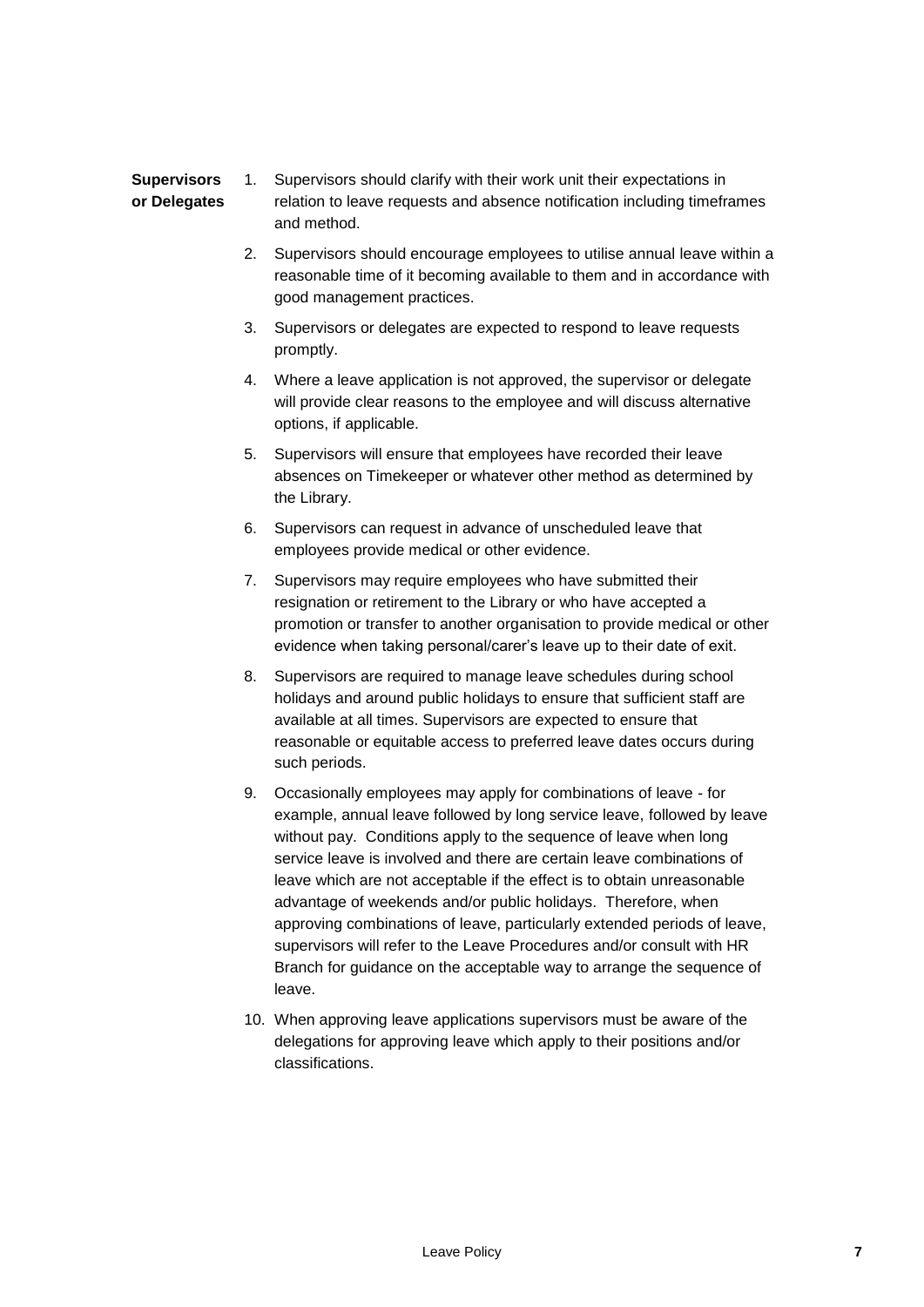**Human Resources (HR) Branch** 1. To assist in managing excess annual leave balances, HR Branch will report monthly to employees and their supervisors when the employee's annual leave balance exceeds 35 days.

> 2. Provide advice to employees and/or supervisors on the acceptable sequence of leave when long service leave is involved and where combinations of leave may obtain an unreasonable advantage of weekends and/or public holidays.

#### <span id="page-7-0"></span>**6. Implementation process**

How will we implement this policy? The Leave Policy will be implemented with the assistance of DSUs and be accessible on MyNLA. Existing staff will be made aware of the changes to the Policy through the corporate email folder and new staff will be made aware of the Policy during the online Induction process.

## <span id="page-7-1"></span>**7. Revision**

This policy will be reviewed following the implementation of the next Enterprise Agreement, which is expected to be in July 2020.

# <span id="page-7-2"></span>**8. References and related documents**

*What are the key references for this policy?*

The following documents and/or legislation were considered when developing this policy

*Fair Work Act 2009;*

Flextime and Flexible Working Hours Policy; Human Resources Delegations and Authorisations; *Long Service Leave (Commonwealth Employees) Act 1976; Maternity Leave (Commonwealth Employees) Act 1973;* National Employment Standards; *National Library Act 1960; National Library of Australia Enterprise Agreement 2017-2020; Work Health and Safety Act 2011; Privacy Act 1988; Public Employment (Consequential and Transitional) Amendment Act 1999; Public Service Act 1999;*